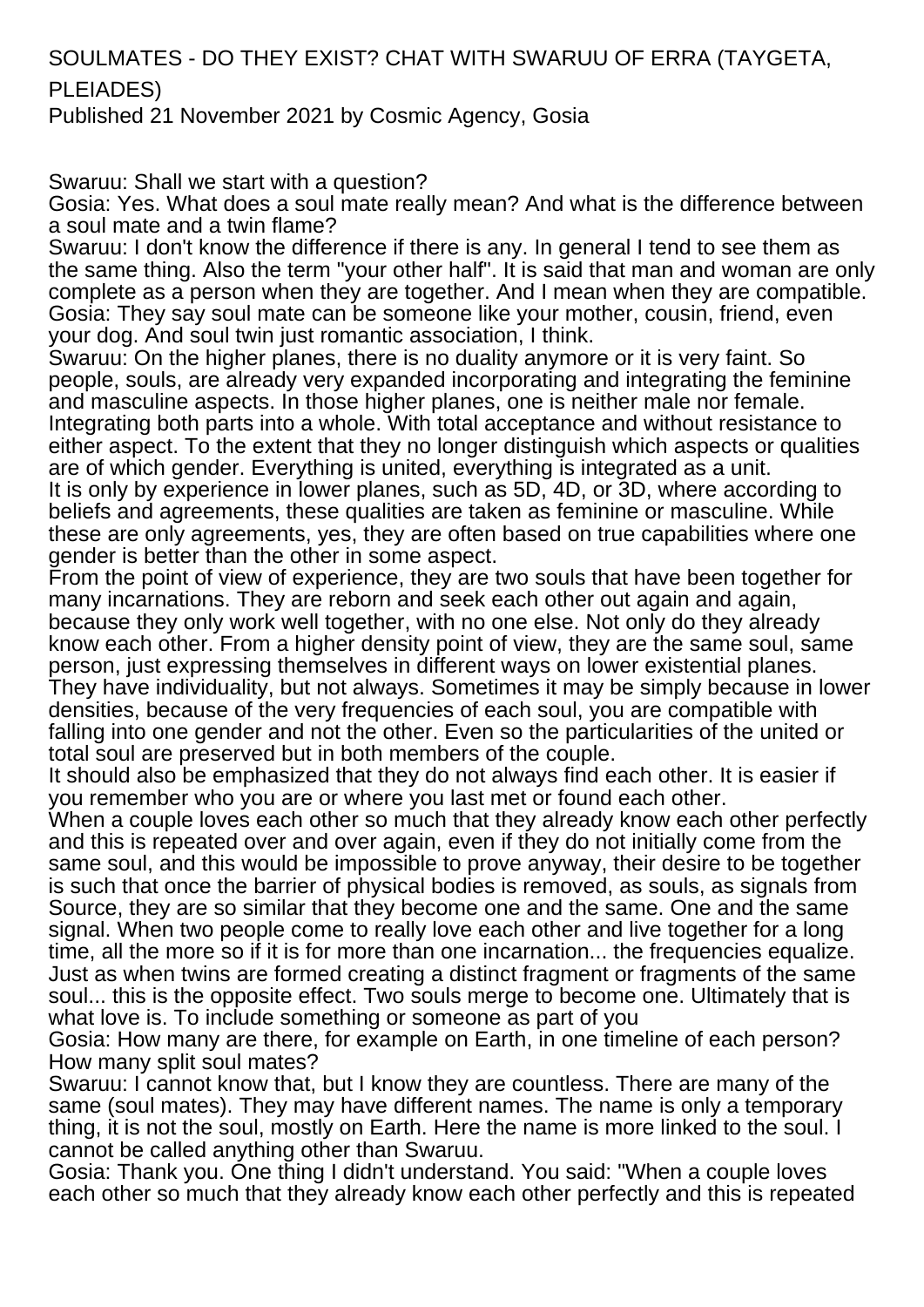over and over again, even if they don't initially come from the same soul..." Here you are talking about people who are NOT soul mates then?

Swaruu: They are. It´s just that... it is something outside of "time" as such. There is no "something that was before something else". Only as long as they are in 3D. If they are together and they are that compatible, then they are soul mates. From the point of view of Source, there is no time as such for a soul or for two souls.

Gosia: So at the same time that they are here, they are together already on the other side.

Swaruu: Yes, necessarily so.

Robert: My question is: how to identify them?

Swaruu: Without spectroscopes and other gadgets that tend not to be very accurate... it's something you just know. This is perhaps best understood by women. You can't check and you can't prove scientifically when you're in love, whether you are or not. You just know. Same here. You just know you are, you both know it, but there is no technology to know that.

Robert: What does it feel like when soul mates meet?

Swaruu: You won't necessarily know it the moment you meet a person. It can be masked behind a "persona", a social mask. And only with the daily dealings, you will be able to realize it.

It also happens that, although on the other side they are soul mates, in 3D both are full of hindrances and things that drag you down, 3D things, that do not allow both souls to identify themselves immediately.

In this case it can also be seen as that from the 3D side or point of view, there are no soul mates already predestined, but there is only a tendency of two souls, two people, to want to work together to be compatible. It is not that they are, but that both sides are sincerely willing to change aspects of themselves to be compatible with the other person for the good of both.

If only one side changes or only one side is willing, then the couple is destined to fail. Both equally and intensely or not at all.

Gosia: And in Taygeta also the women understand it better? How are Taygetan men about finding their soul mate? Do they care about finding them?

Swaruu: In Taygeta it is more balanced because love issues are of great importance for men, much more than on Earth. But the terrestrial man is not cold, he is just conditioned to appear so. And inside they love sincerely and totally. They are vulnerable to women who often take advantage of this masculine quality. To love unconditionally, cleanly.

Gosia: How do they take advantage? On Earth, you mean?

Swaruu: By making them fall in love with them when they only want their wallet, for example. I am talking about Earth.

Robert: What happens if soul mates do not meet or reunite?

Swaruu: It may be that they did not meet by agreement, for that incarnation. Or because something went wrong. They will look for each other again in the next one. From the more expanded point of view, they have never separated because they are the same. Nothing happens. They go on as different souls. Though always connected. But in the end that's the way it is with everybody anyway.

Gosia: Is it true then that there is a person, like your soul mate, destined just for you in this way? Although you can love many people. Or this larger soul above... can it "split" into many people at once?

Swaruu: It can be seen this way, yes, it is true. However, you can also create soul mates. As I said, with the willingness to fit into one another equally.

So from that other point of view, it's not that there are soul mates but that there are people whose interests are compatible with each other because they are looking for the same thing from a partner. They are like diamonds in the rough for each other.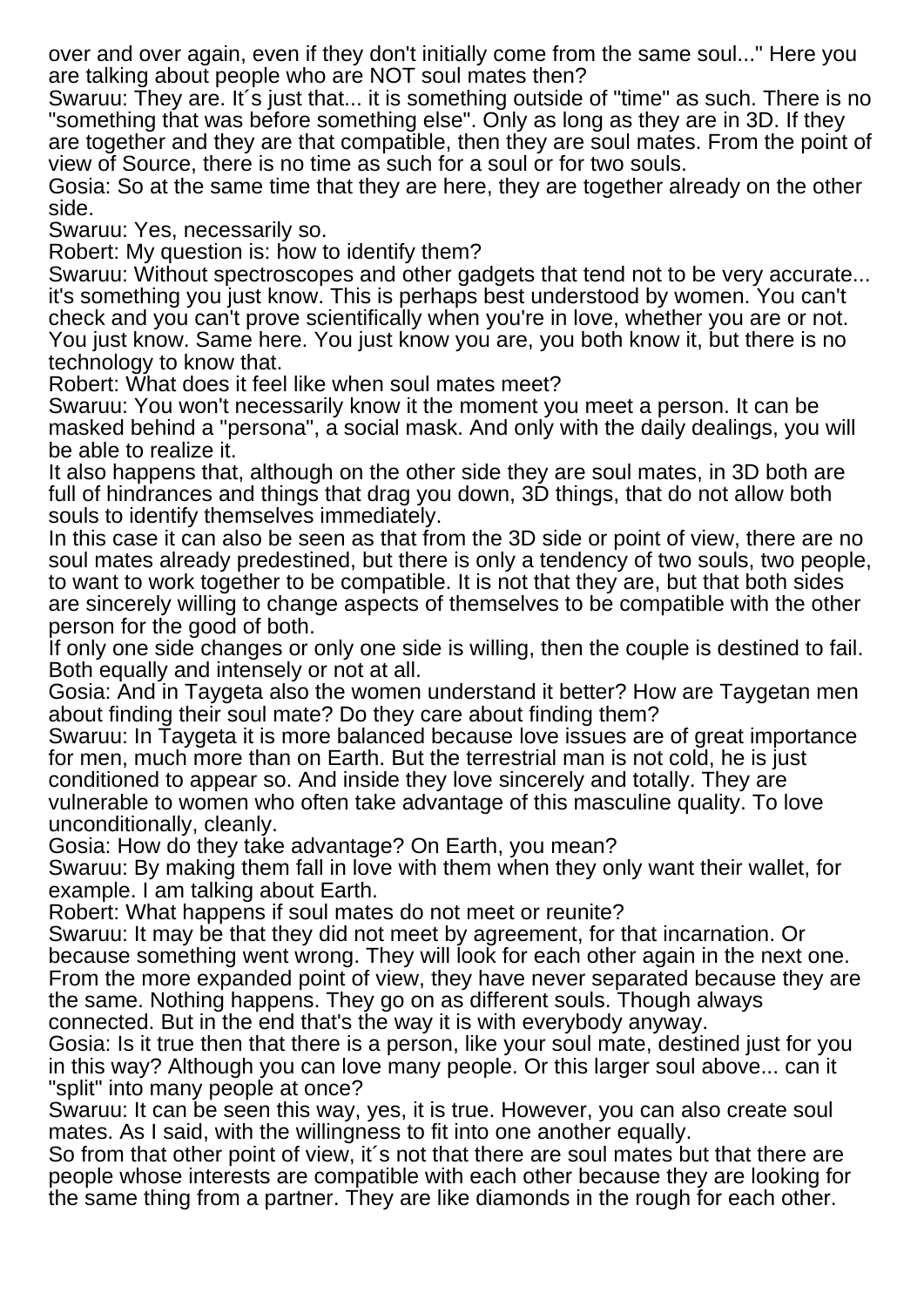They have to change to fit each other.

Gosia: Yes, but these people will not be soul mates? Only people compatible by interests?

Swaruu: Even if they are not, (which I insist that if they are together and into the same, they are), they are compatible by interests and so together they form a soul mate.

Gosia: But here I don't understand something. Being compatible by interests is not the same as being a soul mate. With Robert we have many interests, but we are not soul mates. And I was in "love" with guys with whom we didn't have many interests in common but there was some connection. NONE of them I see as soul mates. One is a friend with common interests like Robert, another was some connection but not a soul mate type.

Swaruu: Because they were not compatible enough. It lacked that "mysterious" etheric element of having met before, destined or predestined to be a couple. Gosia: Exactly. So it's this frequency compatibility, knowing each other before AND common interests, right? And can a soul mate be a soul mate WITHOUT common interests? Especially here in 3D it can happen, can't it?

Swaruu: But what are interests if not an expression of the same soul? Then they would not be soul mates. Although some interests may vary, it is normal.

Robert: Do soul mates have some mission?

Swaruu: Yes, as a life mission, either for the good of those around them or just for mutual or self-spiritual advancement or both.

Gosia: Is it possible that you are in 3D and your soul mate is in 5D, and the other way around? A lot of people ask me that.

Swaruu: Yes, especially if one passes away or doesn't make it to get in. It happens all the time. Still, it should not be used as an excuse not to look for a true partner in the same density where you live.

Robert: Can we forget our soulmates by not finding them, or can we reject our soul mate?

Swaruu: Reject yes Robert, but what for? You can only forget as you forget yourself and yes, it happens.

Robert: We all have a soul mate?

Swaruu: We all have a soul mate. It is another kind of mirror of higher densities. The basis of re-integration of souls to Source. The way forward. Unconditional romantic love sets the direction.

Gosia: And it is always woman with man? Can your soul mate be incarnated now in the same gender? I don't mean in the biological context. I am talking about soul level. Since there is no time from the Source.

Swaruu: In that case you are talking about soul families. Very similar to each other. There is love, but it is not romantic sexual.

Note that there is only romantic sexual love in the lower densities where there is a lot of separation by definition. In the higher densities everything tends to integration. Gosia: And what is the difference between soul family and soul mate?

Swaruu: Soul family, the most important is that they are many. But then higher up, they are all fragments of the same soul which in turn is also a fragment of another one which in turn...

The difference is the closeness with a soul. As part of the same. As isolated souls having a physical experience within a body with a defined gender... one longs for integration because one feels that an important side of oneself is missing. Qualities that one remembers having and now no longer have.

You recognize yourself as "family" and on the other hand you recognize your soul mate as "I", part of yourself.

Gosia: It is difficult to differentiate family and soul mate if both are fragments of the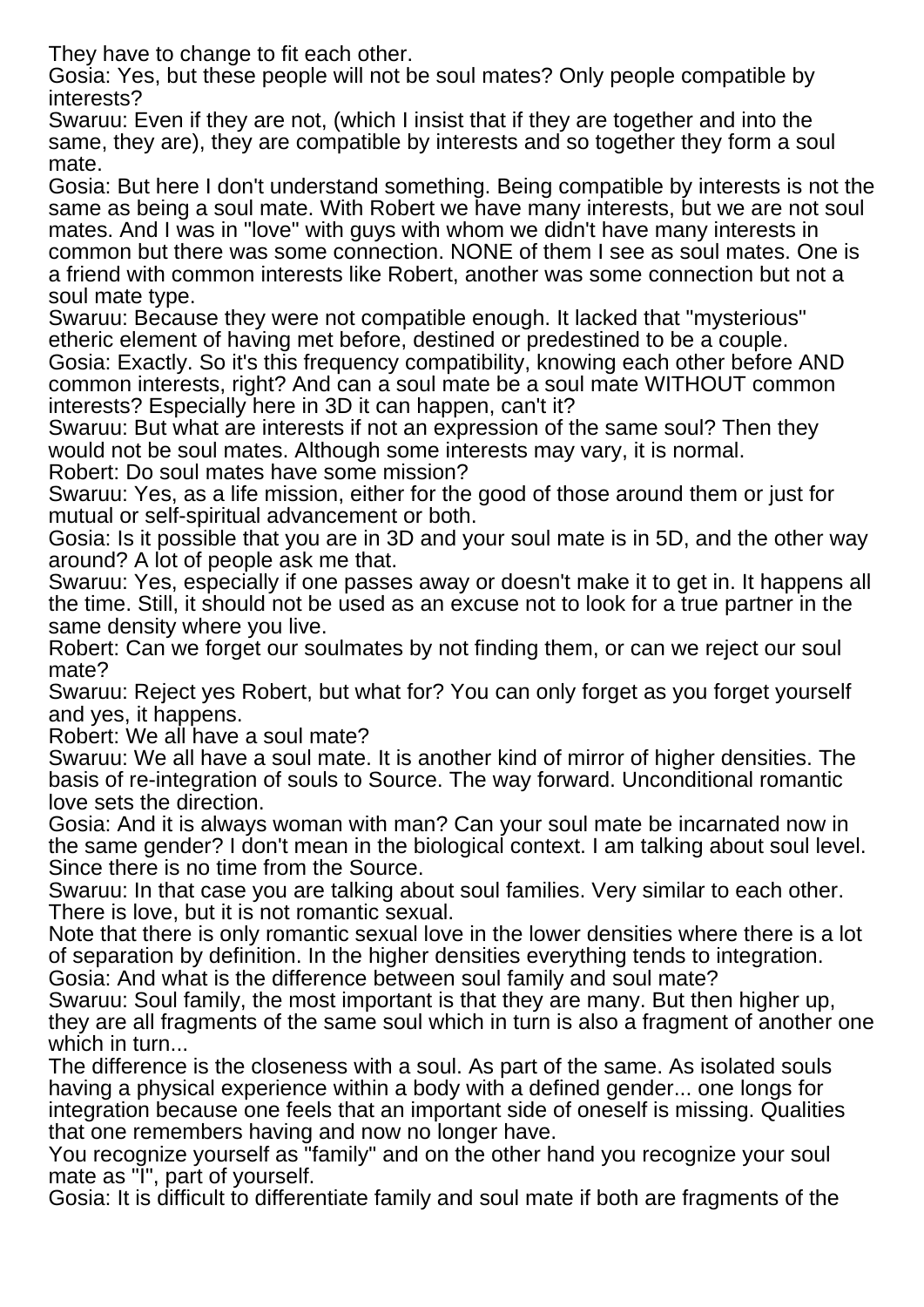same. If the two are really ONE and the same. But I understand it well from an example you gave once... that soul family is like playing in the same orchestra, and soul mate would be the two of you playing the violins, close, inside that orchestra. Swaruu: Yes. It's the closeness. One you see as "sister", the other you see as part of yourself, belonging to you. You don't take your sister home every day, but your soul mate, yes. It is not something precise, but the subject is not precise.

Gosia: Yes, I think I understand. Is it possible, since there are soul loops, that once you are your soul mate and then he/she is you? I think you said something like that before. That they rotate. And that's why mutual recognition also increases.

Swaruu: Yes, they rotate, mostly in 3D where you forget more. Not in 5D. You take a preference for a gender. For example, I don't imagine myself as a man, not even as a joke. It's not out of contempt for men, on the contrary. I'm just... not that.

Gosia: So, these loops mostly exist in 3D. You become your partner, and your partner becomes you?

Swaruu: Yes, they usually rotate.

Gosia: And is it possible that, when you find your soul mate, the personality differences are so big that it is impossible to stay together? I imagine this happens in 3D more.

Swaruu: I feel that in this case it wasn't a soul mate in the first place.

Robert: And is it possible that this 3D prevents many soul mates from coming together?

Swaruu: Yes, I think the 3D makes it even more difficult for them to find each other. Also because of so many masks' people wear all the time there. But that's part of the challenge.

Gosia: Ok. And they don't get bored of being together, soul mates, while they are as a couple? I think maybe that's why they decide not to meet in some incarnation? To have the contrast maybe?

Swaruu: If they bore you, it's not your soul mate. Do you get bored of yourself? Gosia: Haha, never honestly.

Swaruu: Same here. It's not like another person. It's the same. That's how it feels. Robert: Here on Earth, I haven't found my soul mate...

Gosia: I don't think I ever felt it in this life. Neither have I.

Swaruu: I just don't feel that you just find each other and that´s it. Rather, you find the person who wants to become your soul mate. From the 3D point of view of course. Gosia: I don't understand this, Swaruu.

Swaruu: In 3D there are so many obstacles and people wear so many masks that it is very difficult to find soul mates. So, it's also feasible or it's okay to see this as you find a person who is interested in the same thing as you, and you both make an effort to mold with each other, to create each other to be soul mates.

Gosia: And animals have soul mates?

Swaruu: I don't know... they don't operate in the same way. But I don't discredit it. --------

Another day:

Gosia: You said that everyone has a soul mate, which is like a fragment of you with whom you have spent more time within a larger soup of soul family. But it could be that you spent equal time with TWO fragments in your life... so you will have two equally important soul mates? Or three or whatever?

Swaruu: Within a soul family, yes it can be that you may have had loving relationships in life with more than one of them. But this usually from less evolved angles or points of view, since higher up one has the tendency to only be, or only have, one special partner. You do not get bored because it is like getting bored with oneself, that is not a problem (I am talking about soul mates and true love, not about wanting to have the experience of several partners in life).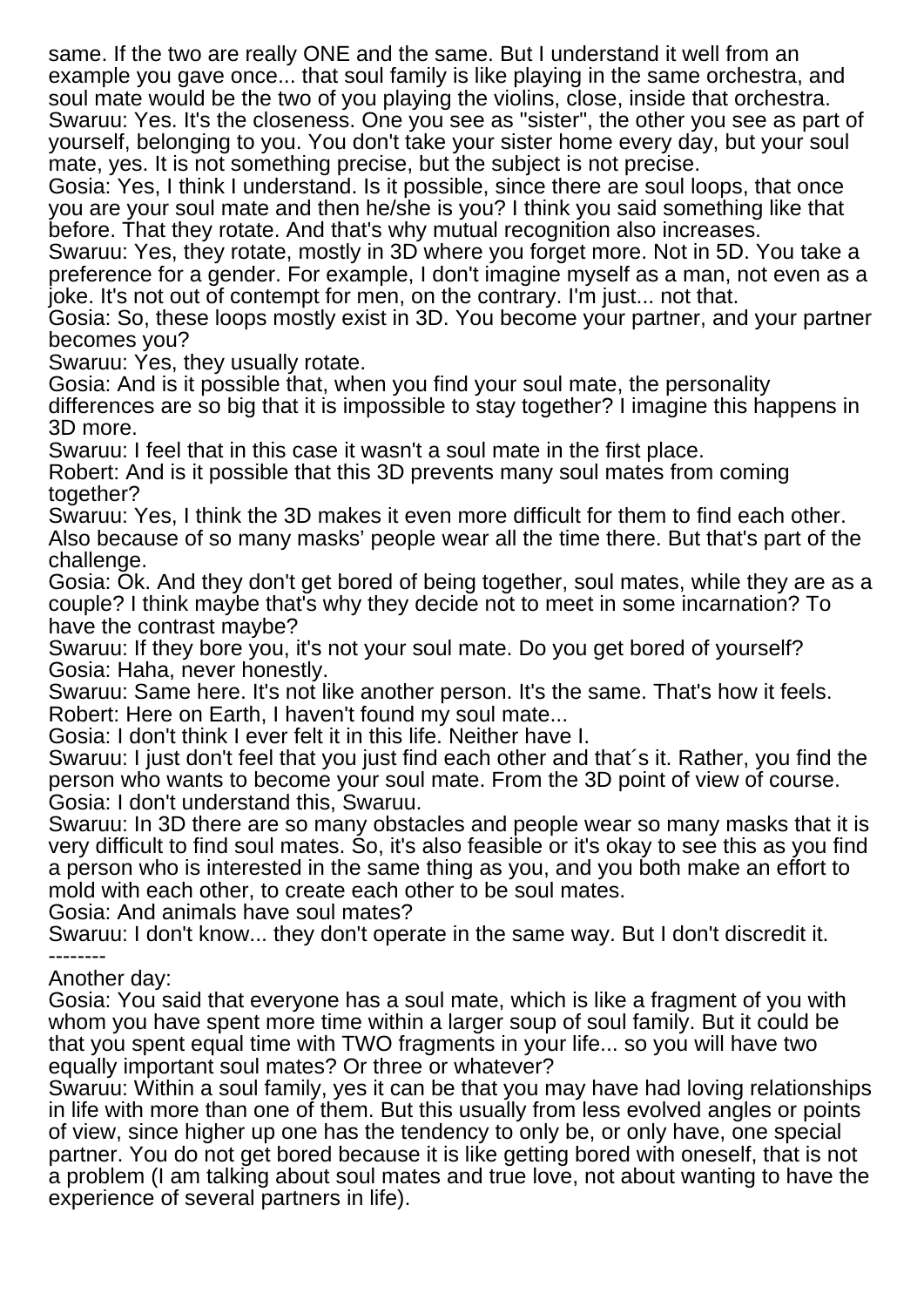There is a tendency to unify by moving forward. To return to the Source. All other "couples", plural, past experiences, are unified into one that encompasses them all. From many fragments they become less and less until the Source is reached. Gosia: Oh wow, you touched me here... this very thing came to me last night when I was "imagining" my partner. I felt as if he was all my previous partners rolled into one... and even more!

Robert: So the Source is all love? And integration?

Swaruu: Yes, it is. Although it is more integration than love. Integration, unity. Gosia: Is it possible that your soul mate is trapped in 4D astral? And then what? I mean when they come out of 3D for example.

Swaruu: I have never thought about that. But my first reaction is that you would automatically get them out of there, because they are looking for you. What you are looking for is looking for you, because they are the same. I don't see it possible. You rescue them from there. With your love, with your intention. With your presence. With your light as a beacon in the darkness of the night.

Gosia: Ok. I have this question: is it important to seek and find your soul mate? Is your life purpose better fulfilled this way? Or your purpose has nothing to do with it? Swaruu: That depends on you, it's something personal. Only each person can say how important it is to them. No one else has a say in that. It may or may not have to do with your life purpose.

You can have as a purpose just to find that special person and spend the rest of your life eating popcorn and watching movies with them. That's valid. No one has to criticize you both as useless. That's your decision.

Robert: So, finding your soul mate would be a union for this lifetime and then the union would follow outside without 3D interests.

Swaruu: Generally they are still together after that life and will continue. Higher up, the two are already integrated into one person. They are always together as one. And they no longer need external loves. They don't need external validation. They just are. Finding a love is, or has, a lot to do with looking for someone external to validate the person. Above this has already been overcome. And there are no more males and females. They just are.

--------

Few Months Later, after meeting Matias, my partner:

Gosia: As long as I am in 5D I will still feel the "need" for the other half. But if being with Matias showed me anything, is that I feel that even in 3D-5D, the union of souls can only get this far. There cannot be full integration still. I yearn for even fuller integration.

Yazhi: That lesson can only be experienced above 5D. But in order to be able to fully understand this you must know what it is like not to be above 5D.

Gosia: It´s calling me, I AM calling myself from above.

Yazhi: That is correct, if that is what you sincerely feel.

Gosia: And it´s funny, because he triggered me to feel that. Kinda awakened my etheric me from beyond 5D where the union and integration is complete. Maybe a memory.

Yazhi: That is called Love, the motor for integration.

Gosia: Yes. But it makes me yearn to go beyond 5D and sense of identities, separate identities.

Yazhi: That is the need for more expansion. Meaning your physical existence in lower realms no longer is giving you your desired experience.

Gosia: Only to a certain limit.

Yazhi: The reason you miss higher realms, is because you are perceiving what is not higher realms. So, you appreciate them more as you know the contrast, what is not a higher realm.